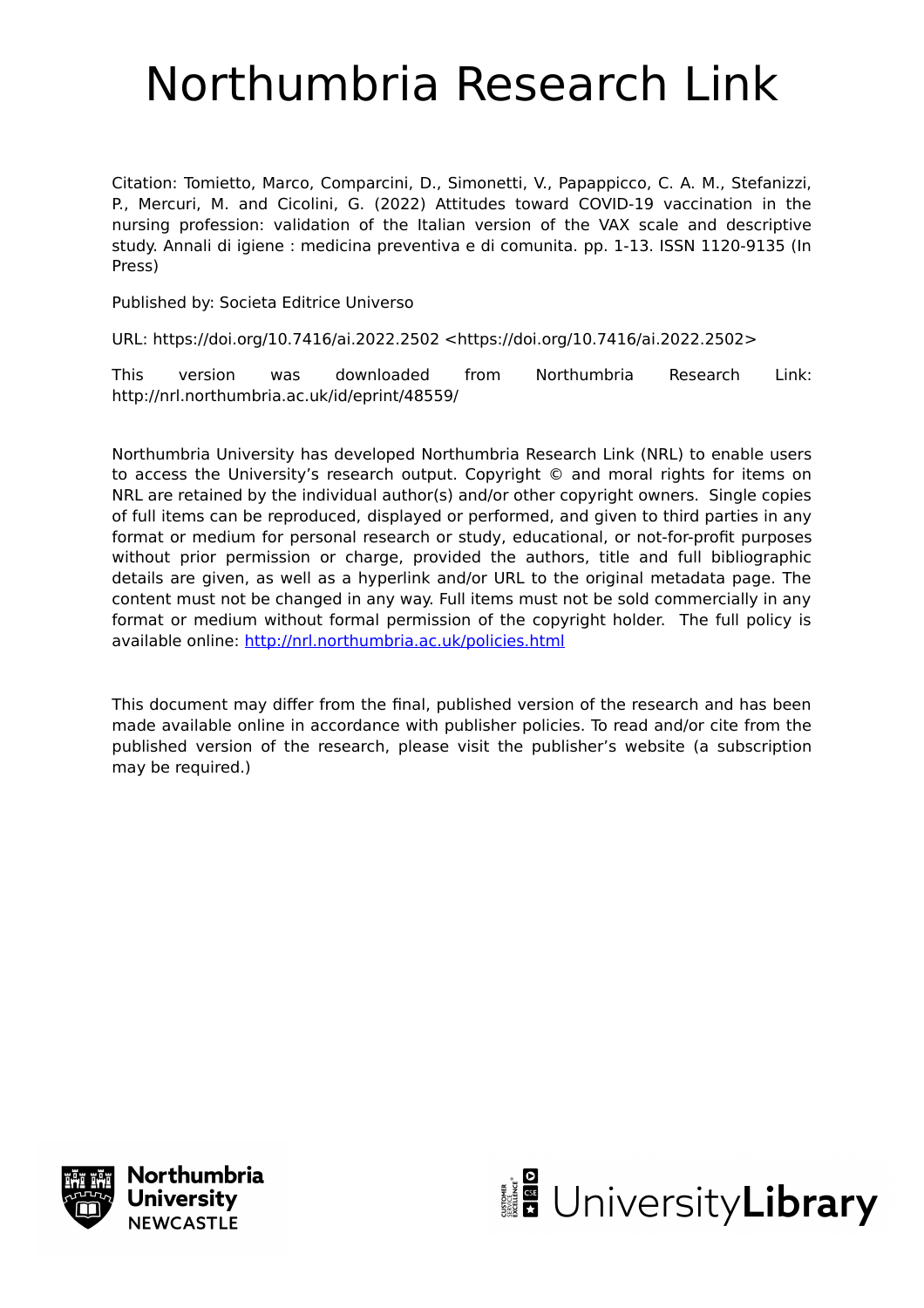# **Attitudes toward COVID-19 vaccination in the nursing profession: validation of the Italian version of the VAX scale and descriptive study**

M. Tomietto<sup>1\*</sup>, D. Comparcini<sup>2\*</sup>, V. Simonetti<sup>3</sup>, C.A.M. Papappicco<sup>4</sup>, P. Stefanizzi<sup>5</sup>, M. Mercuri<sup>6</sup>, G. Cicolini<sup>5</sup>

*Received: 2021 September 12 Accepted after revision: 2022 January 21 Published online ahead of print: 2022 February*

*Key words: COVID-19 vaccine, nurses, vaccine hesitancy, vaccination attitudes, validation, Vaccination Attitudes Examination (VAX) Scale Parole chiave: Vaccino COVID-19, infermieri, esitazione alla vaccinazione, propensione alla vaccinazione, validazione, Vaccination Attitudes Examination (VAX) Scale.*

#### **Abstract**

*Foreward. Nurses' attitudes towards COVID-19 vaccination is a relevant issue, for the protection of the vulnerable people they care for, and the key role they play in promoting health behaviors that encourage trust and adherence to vaccination among population. This study aimed to validate the Italian version of the Vaccination Attitudes Examination (VAX) scale and to describe nurses' attitudes towards COVID-19 vaccination.*

*Design***.** *A cross-sectional study was carried out from May to June 2021. Descriptive statistics, Explorative and Confirmatory Factor Analyses has been performed.*

*Methods. An online survey was carried out in Italy. The VAX scale referring to the COVID-19 vaccine was used.* 

*Findings. 430 nurses participated in the study, mainly female (73.2%). Mean age was 40.2 years. VAX scale revealed an optimal reliability; Exploratory Factor Analysis and Confirmatory Analysis supported a* 

Annali di Igiene : Medicina Preventiva e di Comunità (Ann Ig) ISSN 1120-9135 https://www.annali-igiene.it

*<sup>1</sup> Full Professor, Department of Nursing, Midwifery and Health, Faculty of Health Sciences, Northumbria University, Newcastle Upon Tyne, UK*

*<sup>2</sup> Ward Manager, Azienda Ospedaliera Universitaria "Ospedali Riuniti", Ancona, Italy*

*<sup>3</sup> Research Fellow, Department of Biomedical Science and Human Oncology, University "Aldo Moro" of Bari, Italy*

*<sup>4</sup> Department of Intensive Respiratory Care Unit, San Paolo Hospital of Bari, Italy*

*<sup>5</sup> Researcher, Department of Biomedical Science and Human Oncology, University "Aldo Moro" of Bari, Italy*

*<sup>6</sup> Nurse Director, Degree Course in Nursing of Ancona, Politecnica delle Marche University, Ancona, Italy*

*<sup>\*</sup> These Authors (MT and DC) contributed equally to this work.*

Copyright © Società Editrice Universo (SEU), Roma, Italy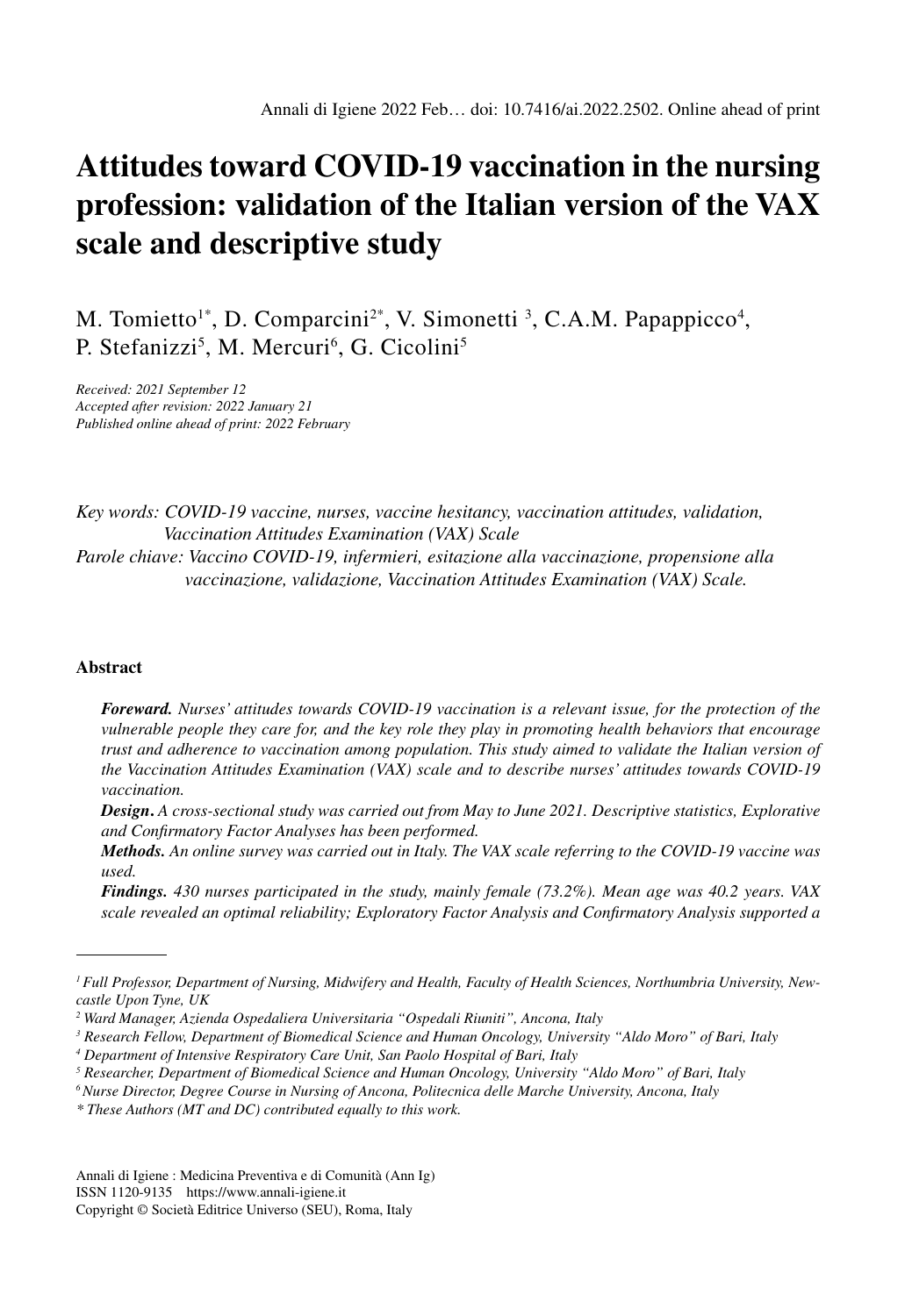*4-factors model. VAX scale mean scores showed low mistrust about vaccine's benefit (2.03±1.07), concerns about commercial profiteering (2.33±1.39) and preference for natural immunity (2.90±1.37). More worries concerning unexpected future effects were found (4.46±1.36). Gender, taking care of a frail person in family, having children or working in a COVID-19 setting are no significantly related to vaccination attitude. Participants from northern Italy expressed greater confidence in vaccine's benefits, the younger had significant lower scores about commercial profiteering.* 

*Conclusions. The Italian version of the VAX scale resulted a reliable tool to assess the nurses' attitudes towards anti-COVID-19 vaccination. An overall positive nurses' attitude towards the COVID-19 vaccination was highlighted. The concern about unforeseen future effects suggested the need to increase the information on this issue.* 

*Clinical relevance. The results provided a valid and reliable tool to measure vaccination attitudes in the Italian context. This study could strengthen the health policies with educational interventions of healthcare workers through specific vaccination pathways. The healthcare professionals' vaccination attitudes play the key role also in promoting vaccination uptake in the population.*

# **Introduction**

Population attitudes toward vaccination is a relevant issue in public health policies. Despite the wide amount of evidence about the effectiveness of vaccines in preventing communicable diseases and in decreasing morbidity and mortality, vaccination adherence is still a major concern worldwide (1).

Vaccine Hesitancy as an obstacle to the success of vaccination campaigns in general and specifically against COVID-19

Nowadays, due to the COVID-19 pandemic, vaccination uptake is a crucial issue to designing public health's effective approaches and policies in facing the pandemic. The COVID-19 vaccination is considered the most effective measure to prevent the novel coronavirus spread and to reduce the hospital admission rates and deaths (2). The failure to achieve a proper vaccination coverage at the population level is considered as a major global health threat over time and it is a recurrent problem in the seasonal influenza vaccination (1). In the past, H1N1 pandemic already highlighted critical vaccination rate (3). Public health policies for a compulsory vaccination are not an option, and even counterproductive nowadays, due to the individual-oriented societies (4). A most effective approach should consider tailoring public policies and health campaigns in order to promote healthy behaviors in the population and to improve the motivational factors which support adherence to vaccination (4), encouraging confidence in the vaccine rather than a simple acceptance (5). Mandatory vaccination is a controversial issue even regarding HCWs and still-open ethical debate (6, 7) due to it could improve anti-vaccination behaviors and concerns among the population. Deepening the attitudes toward vaccination is a first step in understanding individual adherence to being vaccinated. To achieve an intrinsic motivation towards health recommendations is widely recognized as a gold standard to reach and a more stable outcome over time, when compared to an extrinsic adherence due to a mandatory policy: this effect has already been detected when promoting the quarantine policies for COVID-19 vaccination (8).

# *Vaccine hesitancy as a specific issue due to healthcare workers*

Healthcare workers' (HCWs) adherence to vaccination is an even more critical topic, due to the fact that they are supposed to deliver care to vulnerable people and the vaccine has the purpose to both protect the individual and the community. HCWs are at higher risk of being infected and to be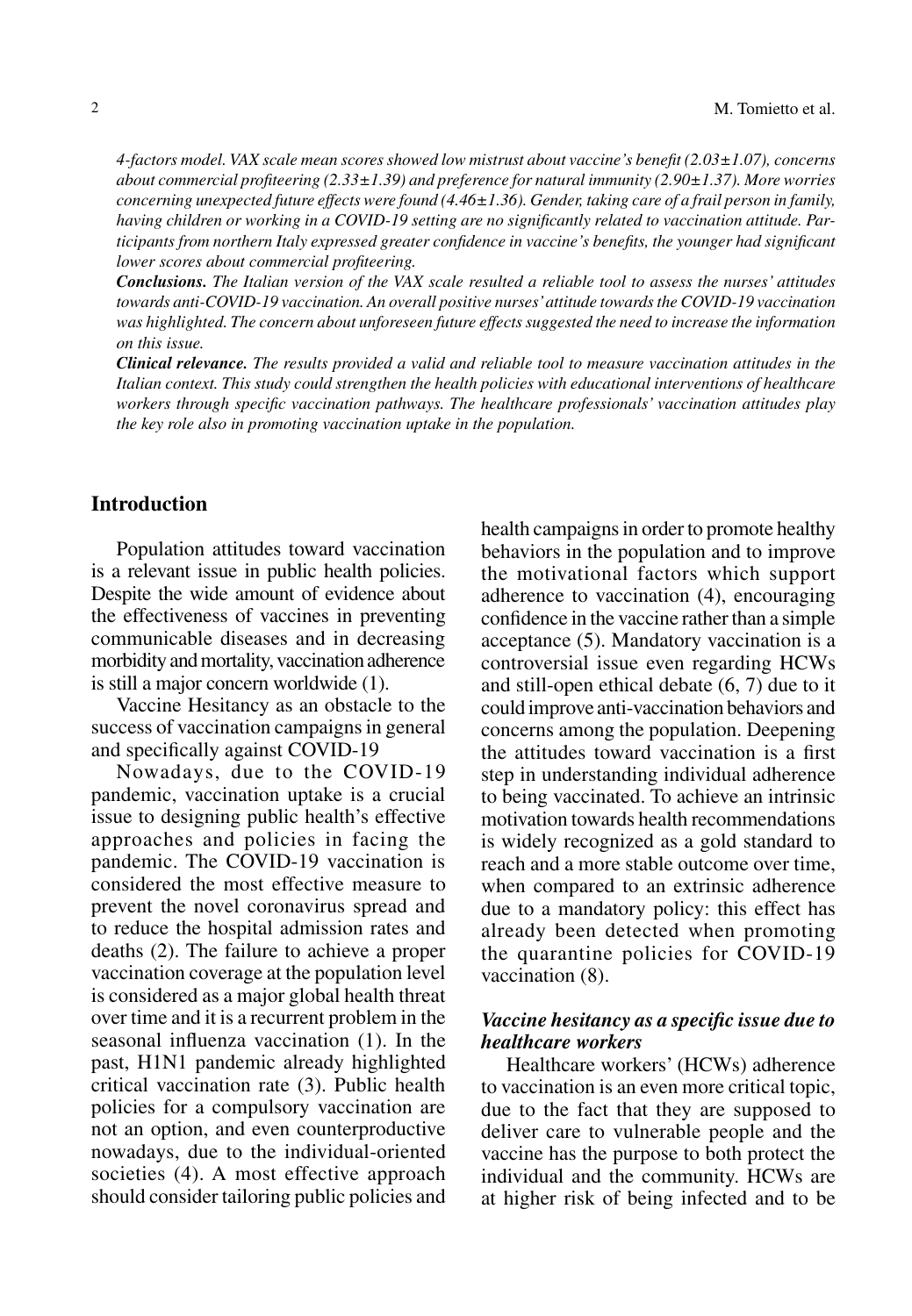potential transmitters of the coronavirus in the workplace. In another perspective, HCWs are also an important source of information regarding health behaviors and disease prevention, and they play a key-role in recommending vaccination to the general population; therefore, HCWs can represent one of the strongest determinants of people's willingness to vaccinate  $(9, 10)$ . In detail, nurses play a key role, not only in terms of vaccine administration but also in terms of education to the patients and the community (11, 12).

Vaccination's adherence by the HCWs has been acknowledged as critical in the past. For example, the yearly fluvaccine is highly recommended to all HCWs, including nurses; anyway the final vaccination rate is widely below the target of 75% coverage recommended by the World Health Organization (1, 13, 14).

Relating to COVID-19 vaccine, in many countries HCWs have been the first group eligible to be vaccinated, but vaccination hesitancy and uptake among HCWs is still a controversial issue (15, 16).

Failure to vaccinate could depend on many different individual factors: from forgetfulness and lack of time, to concerns about the medical intervention, to medicaments' safety concerns, or to the commercial concerns toward the government or pharmaceutical companies (17, 18). To identify the roots of vaccination hesitancy and the attitudes toward vaccination are pivotal factors to detect the effective interventions in promoting vaccination uptake. First of all, it is crucial to adopt an effective tool to measure vaccination hesitancy, so to support the decision-makers on reliable and valid evidence.

This study aims to validate the Italian version of the Vaccination Attitudes Examination (VAX) scale as a useful tool in addressing effective interventions to promote vaccination and to describe the attitudes of nurses toward COVID-19 vaccination.

# **Methods**

#### *Research design*

A multicenter cross-sectional study was carried out during the third wave of COVID-19 pandemic, from May to June 2021. An online survey was publicly spread at National level and promoted through the formal and informal networks of healthcare professionals.

### *Participants*

Overall, 430 nurses participated in the study and sent the filled survey questionnaires back. Participants were recruited with a convenience sampling criterion, a snowball sampling further contributed to survey dissemination. Formal and informal professional networks have been involved to spread the survey among the target population.

#### *Data collection procedures*

Data were collected by employing an online survey approach, developed in LimeSurvey. A CAPTCHA system has been implemented to prevent inappropriate accesses to the survey by internet-bots, a cookies recording system was adopted to prevent duplicate imputs from the same user's device (19).

# *Instrument description*

The VAX scale consists of 12 items rated on a Likert scale of agreement ranging from one (totally disagree) to seven (totally agree) (18, 20).

Previous research findings based on an Exploratory Factor Analysis (EFA) and a Confirmatory Factor Analysis (CFA) identified 4 factors: mistrust of vaccine benefit (3 items); worries about unforeseen future effects (3 items); concerns about commercial profiteering (3 items); preference for natural immunity (3 items) (18). The lower the scores in the VAX scale, the higher the positive attitude toward the vaccine.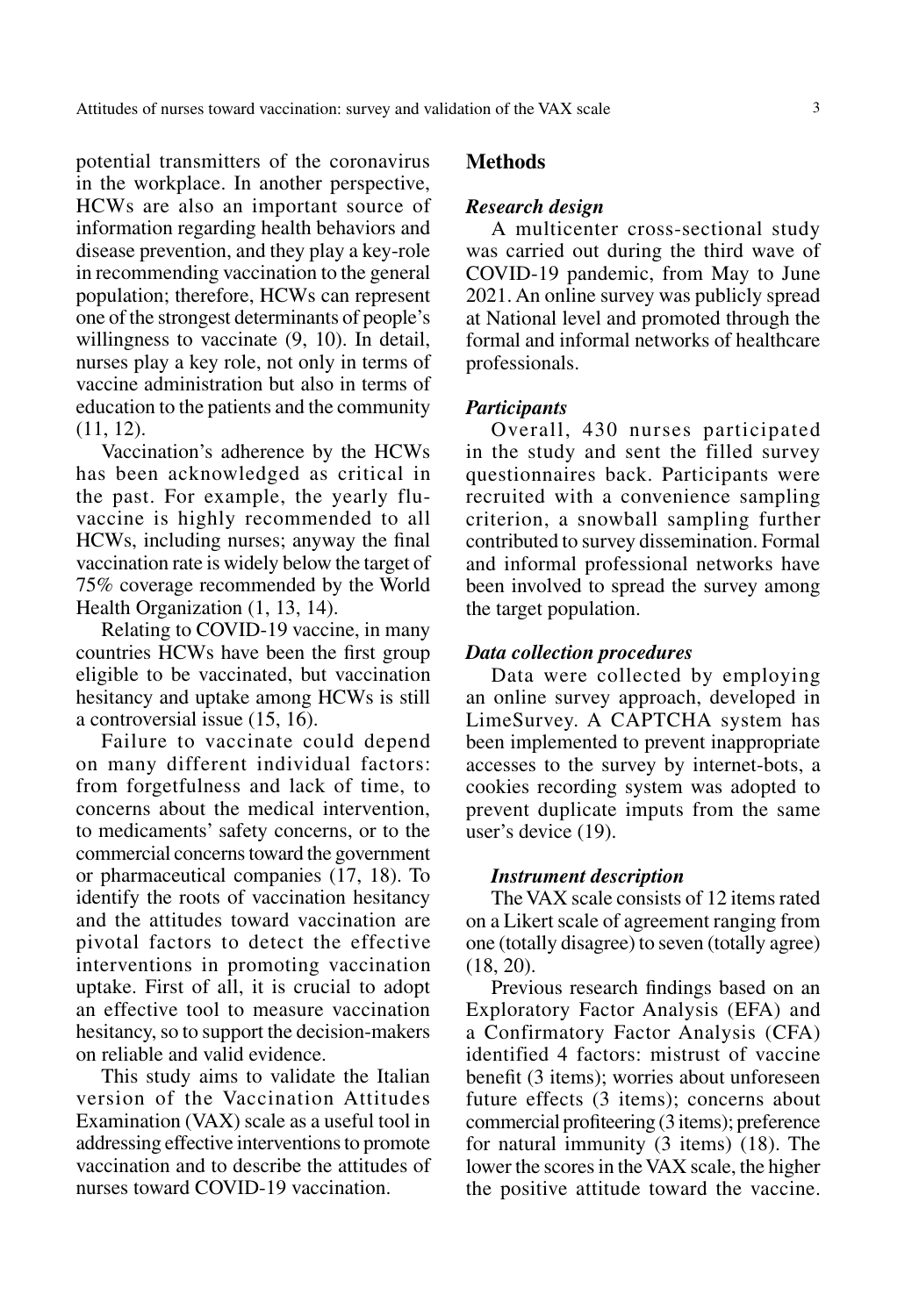Three items of scale were reversed, so the score was inverted as well in presenting the results, in order to properly represent the factor. In detail, the items "I feel safe after being vaccinated", "I can rely on vaccines to stop serious infectious diseases" and "I feel protected after getting vaccinated" are intended to represent the factor "mistrust of vaccine benefit" by adopting a reverse scoring.

In this study, participants were asked to fill the VAX scale referring to the COVID-19 vaccine.

## *Content validity*

A forward and backward translation process has ensured content validity: the English version of the VAX scale was translated into Italian by a panel of four researchers confident in Italian and English language and familiar with the topic. The panel achieved a common agreement on the Italian translation of the scale, no items' deletion was necessary neither cultural adaptation of the items. The Italian version was blindly back-translated into English by an English mother tongue. Finally, the original English version and the English back-translated version were blindly compared by another researcher, fluent in English and familiar with the topic. The third independent researcher stated the content equivalence of the two versions and, in this way, the content validity of the Italian translation (21, 22).

## *Data analyses*

Data were analyzed with Stata v12 (23) and SPSS v22 (24). The statistical significance was set at  $p$  value  $<0.05$ .

#### *Preliminary analyses and sample size*

Multivariate normality was previously checked in order to ensure the necessary prerequisite to properly choose the CFA's estimation approach and to properly perform multivariate statistics (25, 26). Due to the data collections criteria, the VAX scale's items were compulsory to fill prior to submit the questionnaire, so no missing data analyses were required. Multivariate outliers were detected by considering Mahalanobis distances and their p-value in the chi-square distribution, taking into account 12 degrees of freedom. In case of multivariate outliers' detection, they would be deleted listwise and multivariate normality further tested (25). The "bacon" package was adopted to detect multivariate outliers (27); multivariate normality was tested considering the Mardia's kurtosis and its p-value in the chi-squared distribution. Finally, construct validity was assessed by performing a Confirmatory Factor Analysis (CFA). In order to properly perform data analyses, it was recommended to achieve a participant to parameter ratio from 10:1 to 20:1 (26, 28). Accordingly, the required sample size was ranging from 120 to 240 participants.

# *Psychometric testing: reliability and validity*

Descriptive statistics were calculated to describe scale items and the sample. Cronbach's alpha was performed to test instrument reliability. Values >0.90 are considered excellent, values >0.70 and  $\leq$ 0.90 are rated as good, while values  $>$ 0.60 and <0.70 are acceptable. Values <0.60 are non-acceptable (29). To identify each item's contribution to the overall scale's reliability, alpha values were calculated adopting the one-by-one deletion of items from each factor; if the scale's reliability increases over 0.10, an item should be deleted (30). Corrected item-to-total correlations were calculated and considered acceptable if they were over 0.30 (29).

Confirmatory Factor Analysis (CFA) was performed to assess the construct validity of the VAX scale. The 4-factor model detected in previous studies (20) was tested with CFA. The Maximum Likelihood (ML) approach would be adopted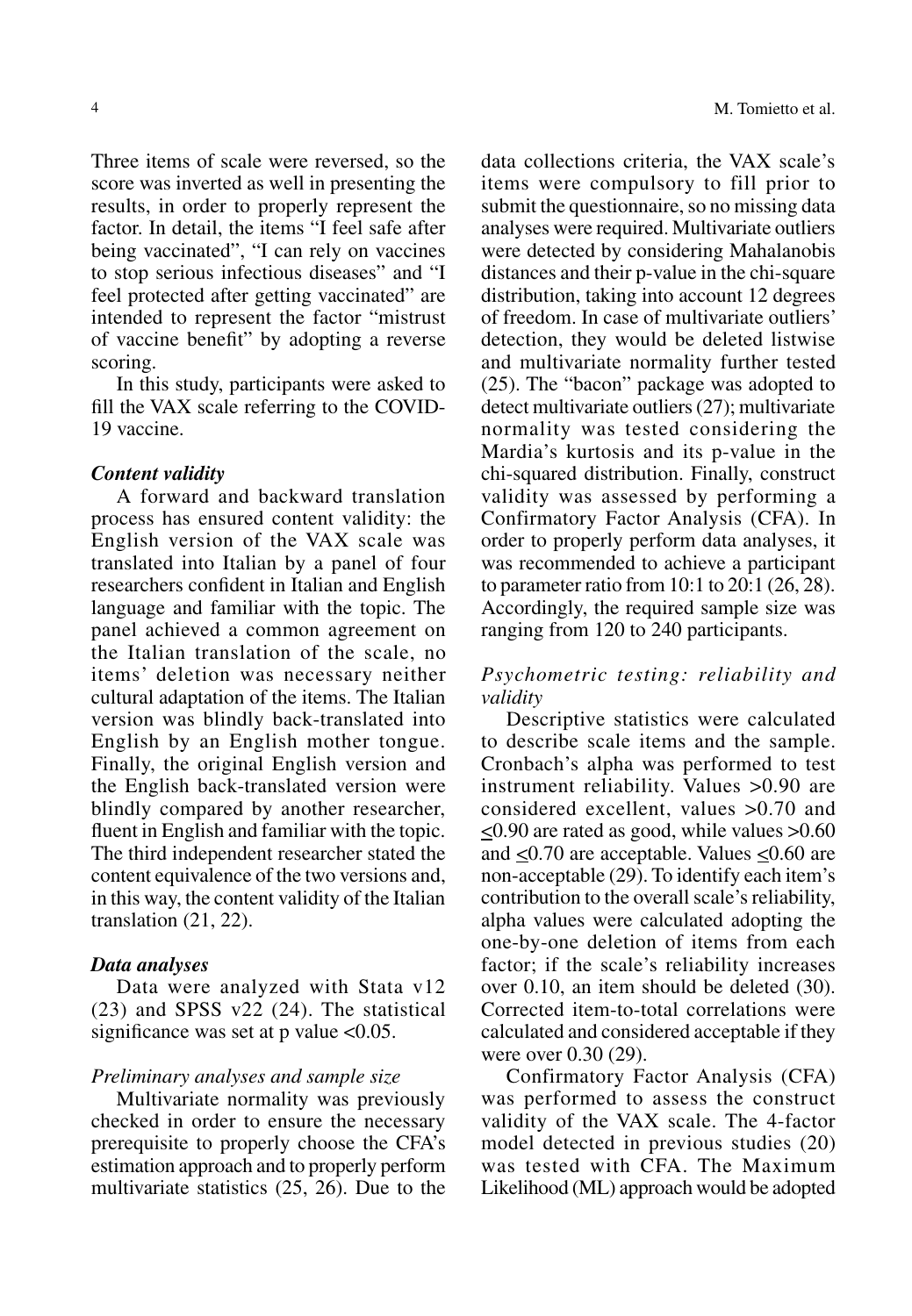to estimate the model's parameters in case of multivariate normality. If a non-normal multivariate distribution would be detected the parameters' estimation approach will be the Asymptotic Distribution Free (ADF) (26, 31). The fit indices were calculated to state the model's validity. Fit indices were considered acceptable for RMSEA (Root Mean Square Error of Approximation) and SRMR (Standardized Root Mean Residual) < 0.08 and CFI (Comparative Fit Index) and TLI (Tucker-Lewis Index)  $> 0.90$  (26, 31). Exploratory Factor Analysis (EFA) was performed to represent items' loadings and the scale variance. EFA was performed by adopting the Principal Component Analysis in order to detect the maximum variance in a given set of factors and items (32) and by using the Varimax rotation approach with a fixed solution for the 4-factor model. Kaiser-Meyer-Olkin (KMO) test and Bartlett's test for sampling adequacy were calculated to test the requirement to properly perform the EFA (32).

# *Ethical considerations*

National and European laws (33) have been adopted to ensure data confidentiality, together with the Personal Data Act (34). Data collection and data analysis phases were performed in order to warrant data confidentiality. The electronic data were saved in a protected folder, accessible only by the principal investigator. The survey platform was protected by a strong-recognized password and a two-step authentication method. Participants received a disclaimer on the first screen of survey presentation that included details about the study as well

as information about how participant data would be handled. The submission of the survey's answers stated the participant's consent. Due to the type of data collected and the online data collection approach, no ethical approval neither administrative permissions were necessary.

# **Results**

The sample was distributed for the 26.5% (114/430) in the north of Italy, the 37.7% (162/430) in the center and the 35.8% (154/430) in the south or islands. The participants were mainly female (73.2% - 315/430). The mean age was 40.2 years (SD=11.62; median=40; min=22; max=65). The mean years in the nursing profession were 15.9 years (SD=12.06; median=14.5; min=0.08; max=40), while the years spent in the ward or service where the participant was working at the moment of the survey were 8.8 years (SD=9.73; median=4.0; min=0.08; max=40). A total of 199 (46.3%) participants in the past year worked in a COVID-19 area. The participants' marital status was: 39.1% (168/430) single and 51.9% (223/430) married or a cohabitant couple, the remaining sample was divorced or widow. The 61.4% (264/430) of the sample declared to live or to take care of frail person in their close familiar network and the 51.9% (223/430) had children.

Descriptive statistics showed an overall mean value for the VAX scale of 2.93 (SD=1.01, median=2.75, min=1, max=7). The highest mean score was detected in the "worries about unforeseen future effects"

Table 1 - Factors' descriptive statistics.

| Factors                                 | mean $(\pm SD)$     | median | min | max |
|-----------------------------------------|---------------------|--------|-----|-----|
| Mistrust of vaccine benefit             | $2.03 \ (\pm 1.07)$ | 1.67   |     |     |
| Worries about unforeseen future effects | $4.46 \ (\pm 1.36)$ | 4.67   |     |     |
| Concerns about commercial profiteering  | $2.33 \ (\pm 1.39)$ | 2.00   |     |     |
| Preference for natural immunity         | $2.90 \ (\pm 1.37)$ | 2.67   |     |     |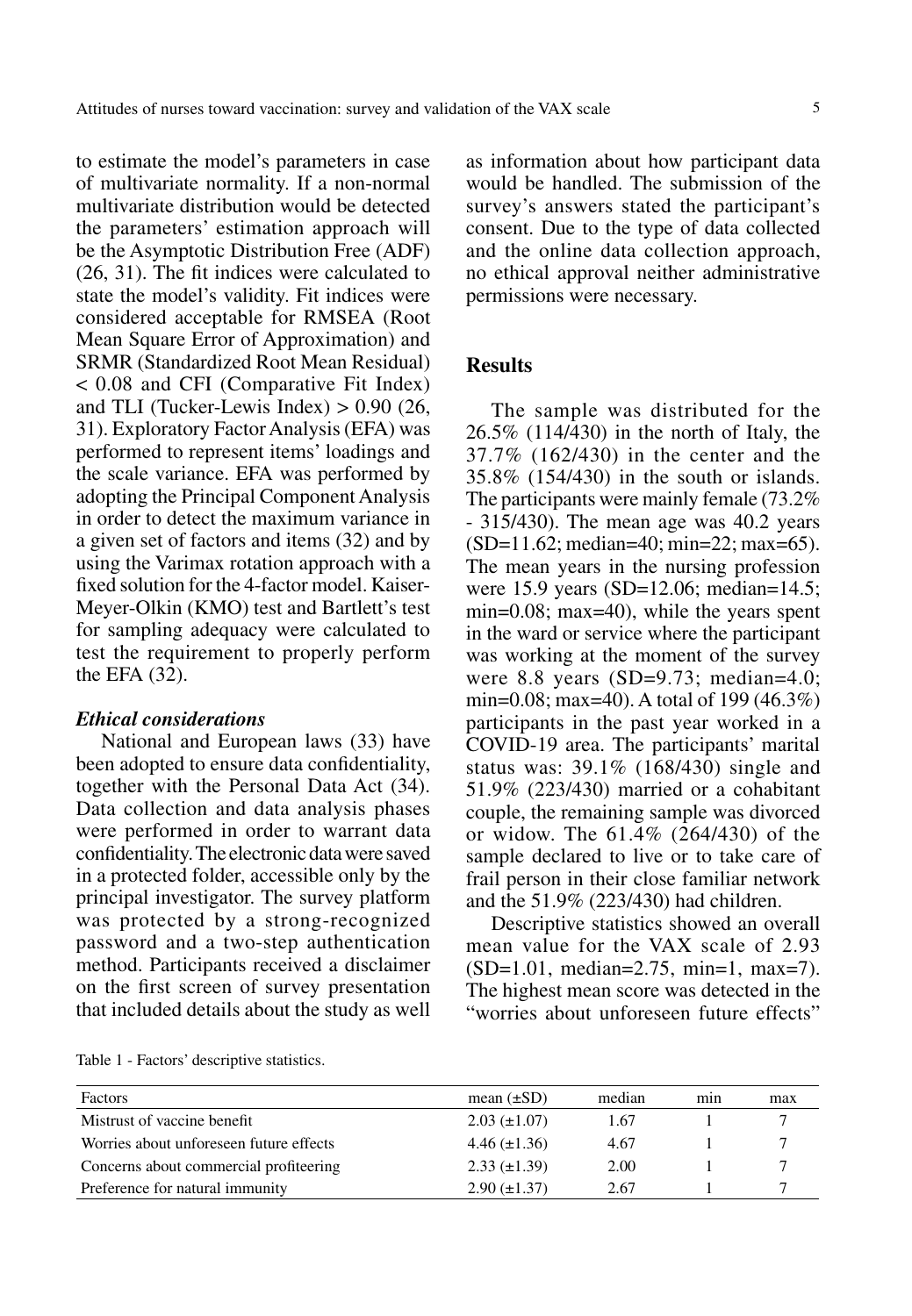| Table 2 - Items' descriptive statistics and | factors' reliability.                                                                                                                           |                   |                   |     |                |                  |          |                                      |                                   |
|---------------------------------------------|-------------------------------------------------------------------------------------------------------------------------------------------------|-------------------|-------------------|-----|----------------|------------------|----------|--------------------------------------|-----------------------------------|
| Factor                                      | Item                                                                                                                                            | mean $(\pm SD)$   | median            | nin | max            | skewness         | kurtosis | item deleted<br>Cronbach<br>alpha if | total cor-<br>Item to<br>relation |
| Mistrust of vaccine                         | I feel safe after being vaccinated (R)                                                                                                          | $2.22 (\pm 1.31)$ | $\mathcal{L}$     |     | 7              | 1.66             | 5.56     | 0.88                                 | 0.51                              |
| $(\alpha = 0.84)$<br>benefit                | I can rely on vaccines to stop serious infectious<br>diseases (R)                                                                               | $1.67 (\pm 1.11)$ |                   |     | Γ              | 2.80             | 12.42    | 0.89                                 | 0.48                              |
|                                             | I feel protected after getting vaccinated (R)                                                                                                   | $2.21 (\pm 1.24)$ | Z                 |     | 7              | 1.80             | 6.60     | 0.88                                 | 0.54                              |
| unforeseen future<br>Worries about          | Althought most vaccines appear to be safe, there may<br>be problems that we have not yet discovered                                             | $5.28 (\pm 1.40)$ | ७                 |     | ↽              | $\frac{111}{11}$ | 3.68     | 0.89                                 | 0.43                              |
| $(\alpha = 0.77)$<br>effects                | se unforeseen problems in chil-<br>Vaccines can cau<br>dren                                                                                     | $4.02 (\pm 1.65)$ | 4                 |     | ↽              | $-0.11$          | 2.04     | 0.88                                 | 0.54                              |
|                                             | I worry about the unknown effects of vaccines in<br>the future                                                                                  | 4.08 $(\pm 1.82)$ | 4                 |     | $\overline{ }$ | $-0.11$          | 1.81     | 0.88                                 | 0.67                              |
| Concerns about<br>commercial                | lot of money for pharmaceutical $2.74 \ (\pm 1.70)$<br>not do much for regular people<br>companies, but do<br>Vaccines make a                   |                   | $\mathcal{L}$     |     | ∼              | 1.04             | 3.14     | 0.87                                 | 0.70                              |
| profiteering<br>$(\alpha = 0.86)$           | Authorities promote vaccination for financial gain,<br>not for people's health                                                                  | $2.32 (\pm 1.56)$ | $\mathcal{L}$     |     | $\overline{ }$ | 1.43             | 4.37     | 0.87                                 | 0.72                              |
|                                             | Vaccination programs are a big con                                                                                                              | $1.94 (\pm 1.42)$ |                   |     | 7              | 1.85             | 5.97     | 0.87                                 | 0.71                              |
| Preference for                              | Natural immunity lasts longer than a vaccination                                                                                                | $3.24 (\pm 1.65)$ | 3                 |     | Γ              | 0.47             | 2.40     | 0.88                                 | 0.57                              |
| natural immunity<br>$(\alpha=0.84)$         | to viruses and germs gives the<br>Natural exposure<br>safest protection                                                                         | $2.92 (\pm 1.57)$ | $\mathcal{L}$     |     | ┌              | 0.63             | 2.51     | 0.88                                 | 0.59                              |
|                                             | diseases naturally is safer for $2.54 \left(\pm 1.49\right)$<br>the immune system than being exposed through<br>Being exposed to<br>vaccination |                   | $\mathbf{\Omega}$ |     | 冖              | 0.98             | 3.24     | 0.87                                 | 0.69                              |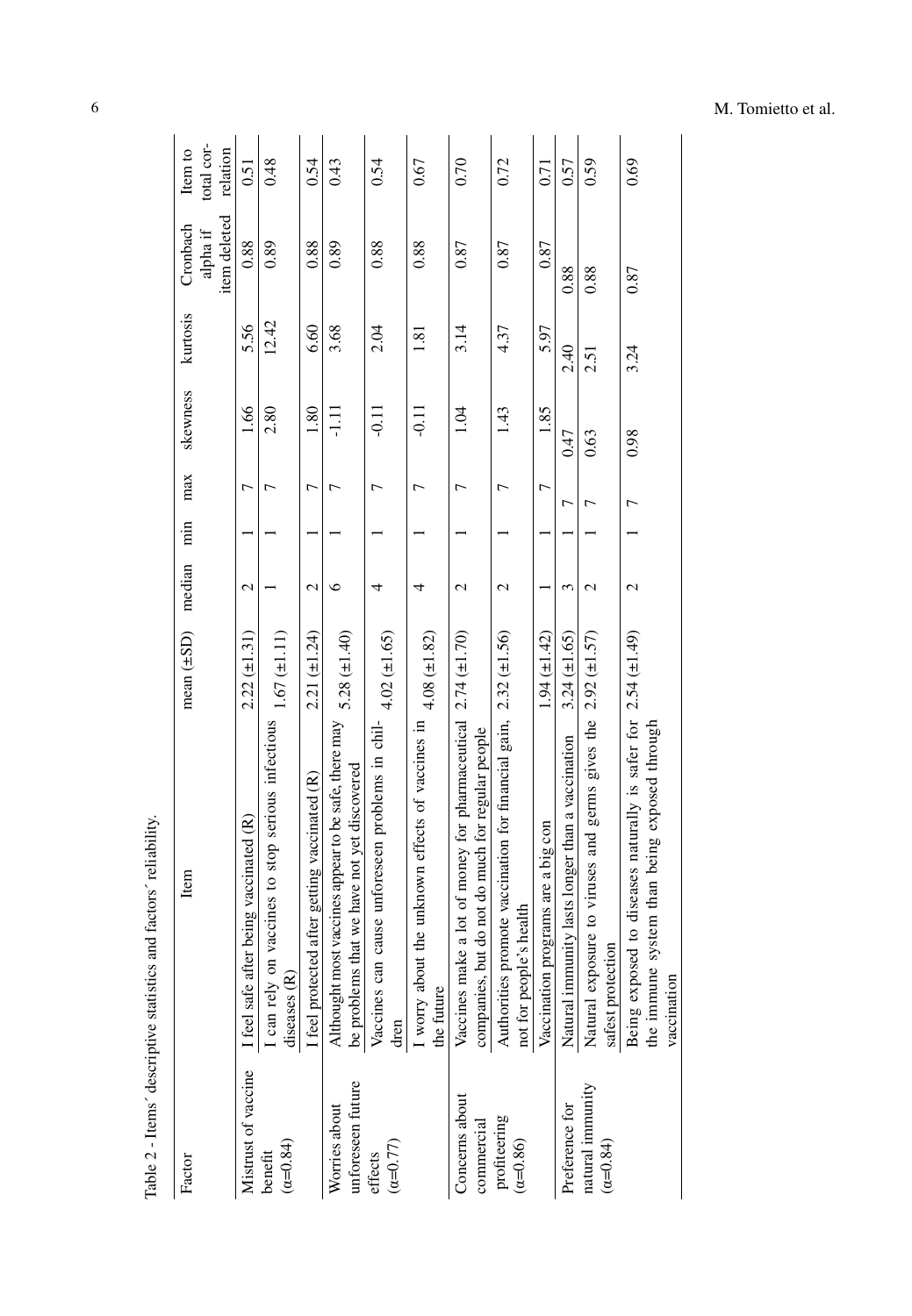factor  $(4.46\pm1.36)$ , while the lowest mean score was reported in the "mistrust of vaccine benefit" factor (2.03±1.07). Table 1 reports the detailed descriptive statistics for each factor.

Participants reported the highest level of agreement in the item "althought most vaccines appear to be safe, there may be problems that we have not yet discovered" with a mean score of  $5.28$  ( $\pm$ 1.40). The reversed score for the item "I can rely on vaccines to stop serious infectious diseases" indicates also a high degree of trust in the vaccine to prevent infectious diseases  $(1.67\pm1.11)$ . Participants also showed disagreement about the item "vaccination programs are a big con" (1.94±1.42). Table 2 reports the descriptive statistics for each item.

The overall internal consistency was 0.89 and the Cronbach's alpha values ranged from 0.77 to 0.86. Cronbach's alpha values did not increase if each item is deleted one by one, indicating that each item contributes to the overall realiability of the scale. Item-to-total correlations are above 0.30. Table 2 reports the detailed statistics of the scale and the reliability indexes.

EFA showed an overall variance of 76.3%. In detail, the "preference for natural immunity" factor explained the 45.8% of the scale, the "mistrust of vaccine benefit" factor explained the 13.0%, the "worries about unforeseen future effects" factor the 10.6%, while the remaining 6.9% is explaned by the "concerns about commercial profiteering" factor (Table 3).

Preliminary analyses did not detect multivariate outliers in the data distribution, anyway, the multivariate normality was not verified. In detail, Mardia's kurtosis test pointed out a p<0.001 (chisquared=1513.76), indicating a non-normal multivariate distribution. According to this premise, CFA was performed by adopting the ADF estimation approach. The 4-factors model was tested and verified by fit indexes:

RMSEA=0.045 (90%CI=0.030-0.059), SRMR=0.349, TLI=0.868, CFI=0.908 (Table 4).

# *Sensitivity analysis*

In order to assess whether some sample characteristics had biased our results, a t-test was performed to check if taking care of a frail person in the close familiar network or having children or working (or having worked) in a COVID-19 clinical setting significantly affected the descriptive statistics: no statistical significant differences were detected in the factors' mean scores related to these charactersitics. Also, no difference based on gender were found and no statistical significance has been detected among age groups, except for the age group up to 25 years, which in the "concerns about commercial profiteering" factor, reported significant lowest scores (p=0.001). In the same vein, the difference between the mean scores among the geographical areas have been tested by performing ANOVA: statistical significance in the mean scores' difference has been detected. In detail, the participants from the north of Italy reported significant lowest scores in the "mistrust of vaccine benefit" factor, "concerns about commercial profiteering" factor and "preference for natural immunity" factor ( $p<0.05$ ). No statistical significance has been detected among the geographical area in the "worries about unforeseen future effects" factor. Table 5 reports the mean scores for each factor by geographical area and the ANOVA results.

# **Discussion**

The VAX scale measures the vaccination attitudes, with lowest scores representing a positive attitude. The scale demonstrated an optimal reliability. The 4-factors model explains a high variance of the phenomenon and it is consistent with previous studies. The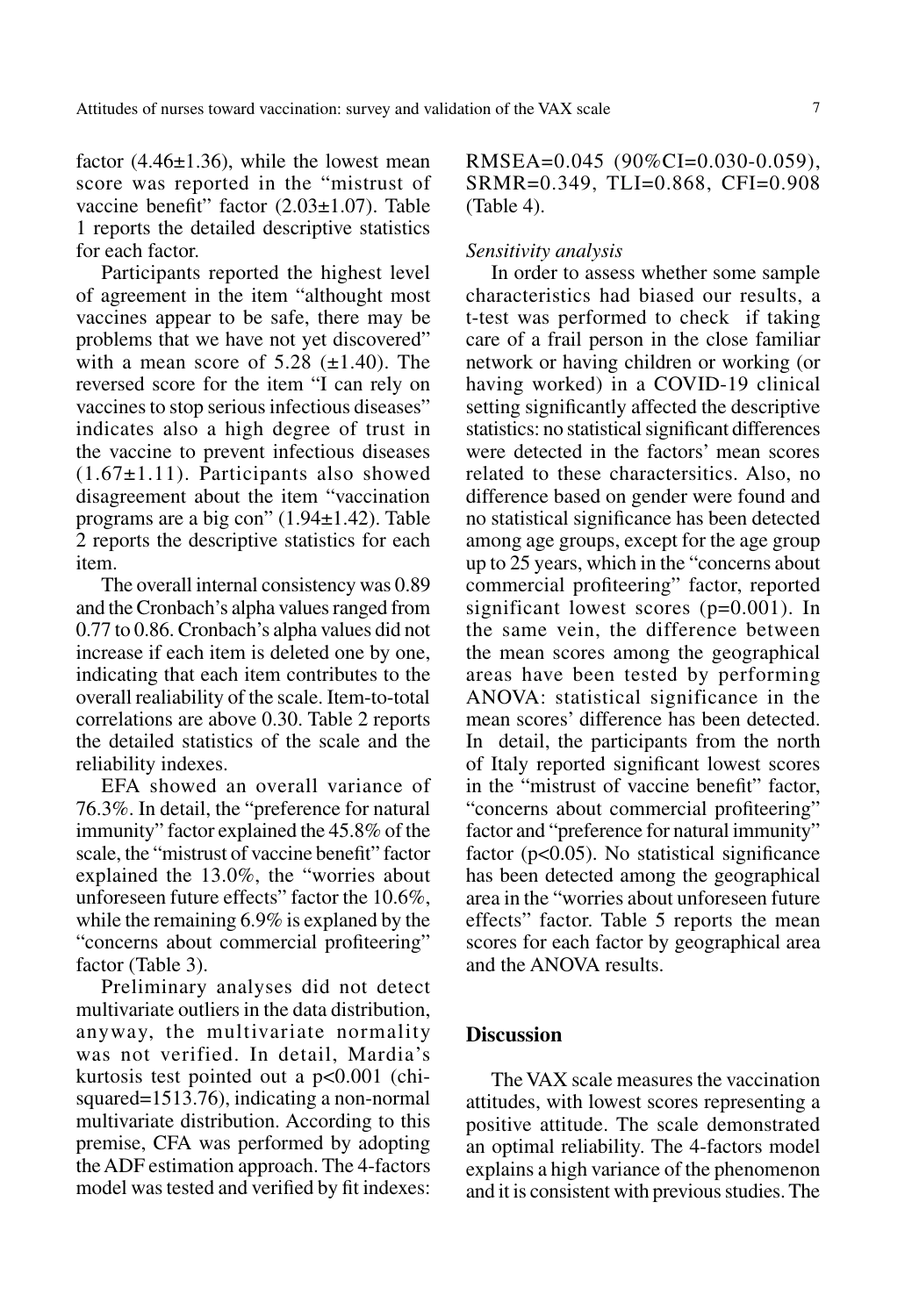| Items / factors                                                                                                 | Mistrust of | Worries about  | Concerns about | Preference for |
|-----------------------------------------------------------------------------------------------------------------|-------------|----------------|----------------|----------------|
|                                                                                                                 | vaccine     | unforeseen     | commercial     | natural        |
|                                                                                                                 | benefit     | future effects | profiteering   | immunity       |
| I feel safe after being vaccinated                                                                              | 0.83        | 0.17           | 0.12           | II<br>0        |
| I can rely on vaccines to stop serious infectious diseases                                                      | 0.57        | 0.05           | 0.32           | 0.12           |
| I feel protected after getting vaccinated                                                                       | 0.87        | 0.12           | 0.15           | 0.14           |
| Althought most vaccines appear to be safe, there may be<br>problems that we have not yet discovered             | 0.03        | 0.81           | 0.09           | 0.09           |
| Vaccines can cause unforeseen problems in children                                                              | 0.16        | 0.59           | 0.22           | 0.20           |
| I worry about the unknown effects of vaccines in the future                                                     | 0.21        | 0.64           | 0.33           | 0.24           |
| Vaccines make a lot of money for pharmaceutical companies,<br>but do not do much for regular people             | 0.22        | 0.29           | 0.66           | 0.30           |
| Authorities promote vaccination for financial gain, not<br>for people's health                                  | 0.24        | 0.27           | 0.73           | 0.28           |
| Vaccination programs are a big con                                                                              | 0.25        | 0.19           | 0.67           | 0.37           |
| Natural immunity lasts longer than a vaccination                                                                | 0.13        | 0.15           | 0.25           | 0.65           |
| Natural exposure to viruses and germs gives the safest protection                                               | 0.10        | 0.16           | 0.16           | 0.87           |
| safer for the immune system<br>than being exposed through vaccination<br>Being exposed to diseases naturally is | 0.18        | 0.21           | 0.34           | 0.69           |
| Eigenvalues                                                                                                     | 1.56        | 1.27           | 0.83           | 5.50           |
| Variance (%)                                                                                                    | 13.0        | 10.6           | 6.9            | 45.8           |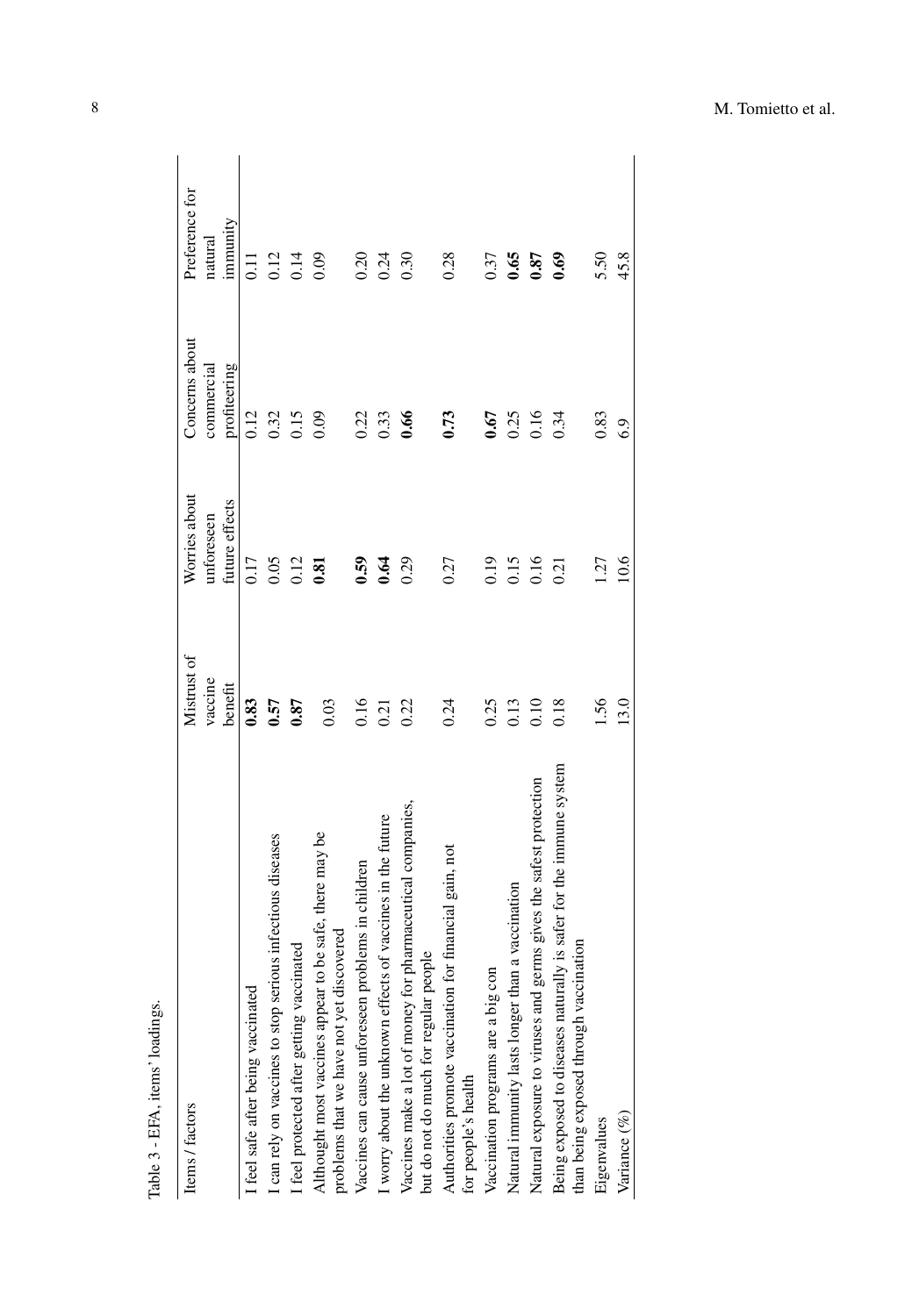Table 4 - CFA fit indexes.

| Chi-square |         | <b>RMSEA</b><br>(90%CI)    | <b>SRMR</b> | CFI   | TLI   |
|------------|---------|----------------------------|-------------|-------|-------|
| 85.532     | < 0.001 | 0.045<br>$(0.030 - 0.059)$ | 0.349       | 0.908 | 0.868 |

Table 5 - ANOVA: factors by geographical areas.

|                                         |                                    | Geographical area                   |                                    |      |         |
|-----------------------------------------|------------------------------------|-------------------------------------|------------------------------------|------|---------|
|                                         | North $(N=114)$<br>mean $(\pm SD)$ | Centre $(N=162)$<br>mean $(\pm SD)$ | South $(N=154)$<br>mean $(\pm SD)$ | F    | p-value |
| Mistrust of vaccine benefit             | $1.83 \ (\pm 0.83)$                | $2.20 (\pm 1.25)$                   | $2.01 (\pm 0.99)$                  | 4.23 | 0.015   |
| Worries about unforeseen future effects | $4.41 (\pm 1.21)$                  | 4.38 $(\pm 1.43)$                   | $4.58 \ (\pm 1.38)$                | 0.98 | 0.374   |
| Concerns about commercial profiteering  | $1.91 (\pm 1.05)$                  | $2.43 \ (\pm 1.45)$                 | $2.54 \ (\pm 1.47)$                | 7.85 | < 0.001 |
| Preference for natural immunity         | $2.65 (\pm 1.26)$                  | $2.89 \ (\pm 1.41)$                 | $3.10 (\pm 1.39)$                  | 3.65 | 0.027   |

non-normal multivariate distribution of the sample could affect the fit indexes, which, anyway, confirm a satisfactory validity.

Given the growing need to overcome vaccination hesitancy, it is crucial to measure in a reliable and valid way the vaccination attitudes, so to detect the main factors which address people's health behaviors and the willingness to get vaccinated. By detecting these factors, the decision-makers at the public health level can design the vaccination campaigns in a tailored way and they can better tackle on the vaccination uptake in population. This study provided a preliminary validation of the VAX scale in the nursing profession and it is a first pillar to further validate the VAX scale in the general population or to surveying the most reluctant cluster in order to understand the vaccination attitudes.

The validation of the VAX scale also supported a first understanding of nurses' attitude towards COVID-19 vaccine and we detected an overall positive attitude toward the vaccine. Participants reported low mistrust about vaccine's benefit as well as low concerns about commercial profiteering and low preference for natural immunity.

However, high scores have been detected about the worries concerning unexpected future effects. Therefore, even if our results showed positive nurses' attitudes towards COVID-19 vaccination, this specific concern about unexpected future side effects should not be underestimated. In fact, this finding suggests to tailor the vaccination campaign on this topic in order to reduce HCWs' hesitancy toward the vaccine and to improve the vaccination rate.

These descriptive results support public health policies in tailoring educational interventions to improve vacciation uptake in nursing profession.

Our study also provided some findings on the sociodemographic characteristics on the COVID-19 vaccination attitudes. Our findings showed that there are not associations between gender and the main factors of the VAX scale, contrary to results of previous studies in the general population (4, 35) and in the HCWs (36-38), in which female HCWs showed a higher COVID-19 vaccination hesitancy compared to the male HCWs. The age too was not also significantly associated to the attitude towards COVID-19 vaccine in regard of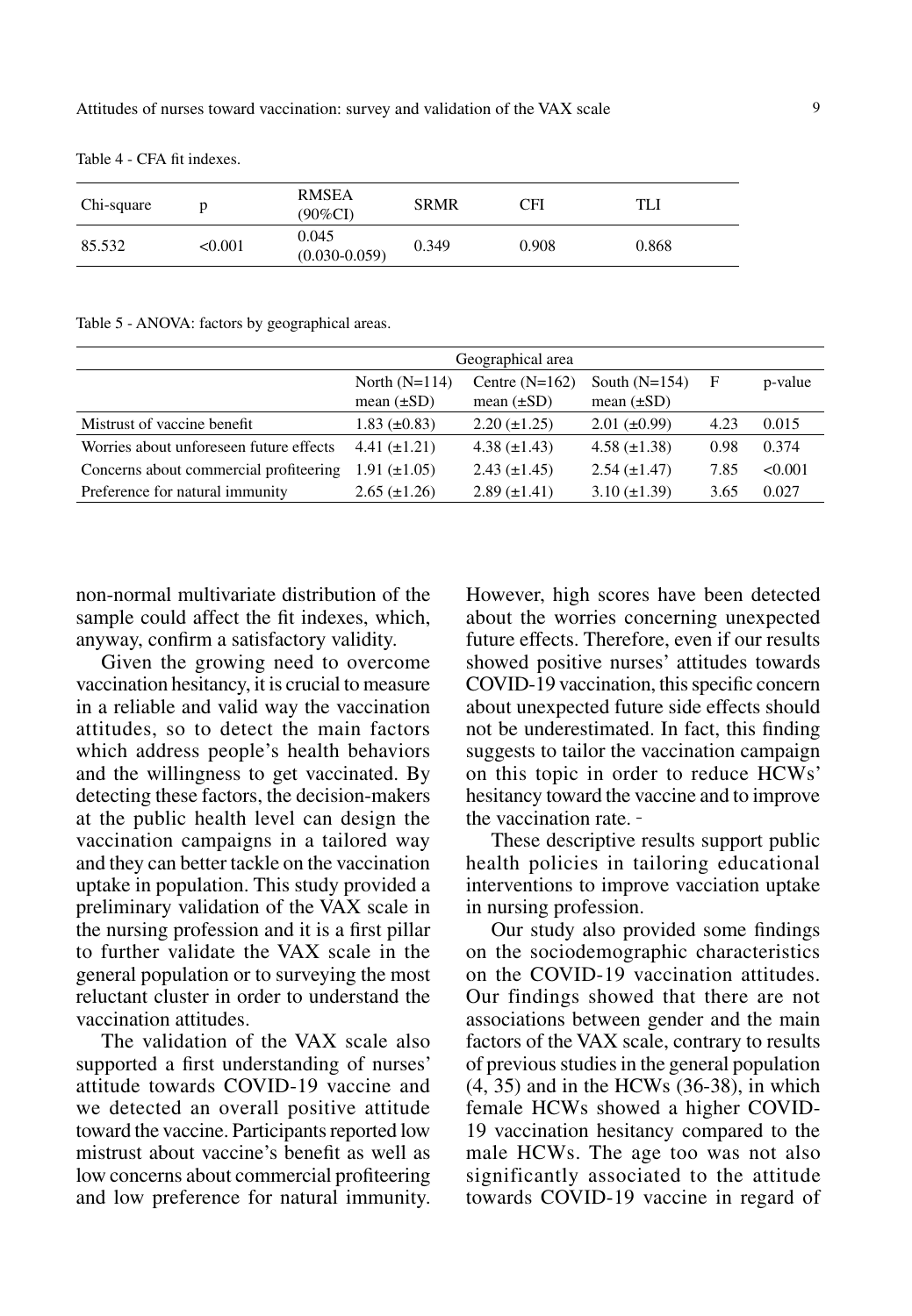"mistrust of vaccine benefit", "worries about unforeseen future effects" and "preference for natural immunity". Anyway, our results highlight that the younger HCWs (age group up to 25 years) have significant lower scores in regard of the "concerns about commercial profiteering". However this finding has to be interpreted with caution due to the fact that most of the participants were between 26 and 56 years (n=334), while the 18-25 age category was much less represented  $(n=63)$ .

Taking care of a frail person in the close familiar network, having children or working (or having worked) in a COVID-19 setting have no significant contribution to explain vaccination attitude.

We also observed a difference between the mean scores across the geographical areas, in particular participants from northern Italy expressed greater adherence to the benefits of the vaccine, and fewer concerns about commercial exploitation. These results could be explained by considering that northern Italian regions have been among the most affected by the spread of the coronavirus since the beginning of the pandemic and some of these regions have continued to record the highest number of cases and deaths due the SARS-Cov-2 (39). To our knowledge, this is the first study performed on italian nurses during the period immediately following HCWs vaccination, but prior to the effective application of the decree in terms of suspensions from the workplace (40); this aspect needs to be taken into account because participants' perceptions were not yet impacted by the recent socio-political climate on this topic.

# **Limitations**

The first limitations of the study is about the distribution of the sample: because multivariate normality was not achieved, the validation of scale, even if performed with

a proper approach to managing the nonnormal distribution, would benefit more of a larger sample and of multivariate normal distribution.

Second, data were collected from a sample of Italian nurses, therefore, the generalization of our results to a larger population should be considered with caution, due to the national policies and epidemiological situation overtime.

Third, the social desirability and the auto-selection bias should be considered, as nurses with higher motivation in vaccination might have been more prone to fill the questionnaire; similarly, some nurses may have preferred not to participate in the study due to their divergent opinion in respect to the recent Government policies about the vaccination of HCWs. However, the online survey method would mitigate this as the identity of the respondent was unknown.

Moreover, some demographic characteristics, such as gender (male sex) and age classes (18-25 years) were underrepresented in our sample and this aspect did not allow us to better explore the associations between variables. While our sample was adequate to perform a validation study, a larger sample is required to better surveying the population and achiving a more consistent inference on vaccination attitudes.

# **Conclusions**

The Italian version of the VAX scale resulted to be a simple and reliable tool to assess the nurses' attitudes towards anti-COVID-19 vaccination in the Italian context, that could be easly applied in other situantions and settings to understand the dimension of vaccination attitudes in different cathegories of people.

The findings of this study also highlighted an overall positive nurses' attitude toward the COVID-19 vaccination. The main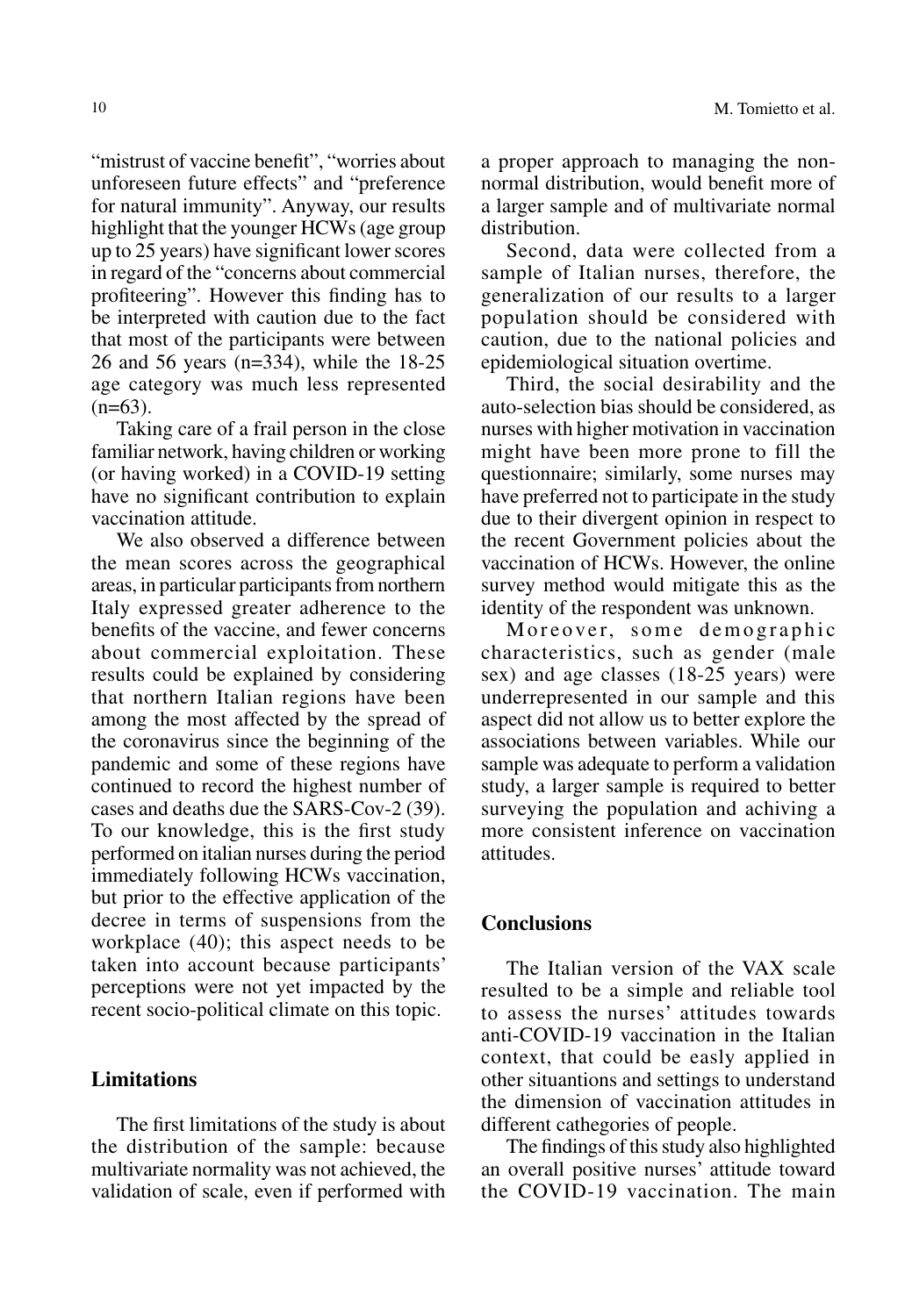concern were related to nurses' perception of vaccines safety in terms of unforeseen future effects. In order to promote individual and collective trust in vaccines, a broader approach would be needed: health policies should be supported by a tailored education and information of healthcare workers, due to healthcare workers' play a key role in promoting vaccination adherence by the population.

# **Implications for research and clinical practice**

The vax scale is psychometrically valid as a tool for measuring attitude towards COVID-19 vaccination among nurses and, overall, our results provide evidence supporting the validity and reliability of the italian version of the VAX scale. Therefore, the adoption of the VAX scale is promising in order to measure the vaccination attitudes in a broader perspective. This scale is a simple and quick to fill tool, that could be easily adopted in the clinical practice. Moreover, it represents a reliable and valid instrument to design targeted interventions for each specific factor, so to improve vaccination attitudes.

**Acknowledgments:** The Authors acknowledge the following nurses for their effort in data collection: Sara Conchedda and Silvia Di Fabio.

**Conflicts of interest:** None.

**Funding Source:** This research received no specific grant from any funding agency in the public, commercial, or not-for-profit sectors.

#### **Riassunto**

## *La propensione alla vaccinazione COVID-19 nella professione infermieristica: validazione della versione Italiana della VAX scale e studio descrittivo*

**Premessa.** La propensione alla vaccinazione fra gli infermieri è un elemento rilevante per la protezione della popolazione fragile e per il ruolo che gli infermieri

ricoprono nel promuovere comportamenti di salute nella popolazione che possono favorire la vaccinazione e la salute pubblica. Questo studio si propone di validare la versione italiana della Vaccination Attitudes Examination (VAX) scale e di descrivere la propensione degli infermieri verso la vaccinazione COVID-19.

**Disegno di studio.** È stato condotto uno studio trasversale nel periodo Maggio-Giugno 2021. Sono state elaborate le statistiche descrittive, l'Analisi Fattoriale Esplorativa e Confermativa.

**Metodi.** E' stata diffusa sul territorio Italiano una survey online. La scala VAX è stata adottata in riferimento alla vaccinazione per COVID-19.

**Risultati.** Hanno partecipato allo studio 430 infermieri, per la gran parte di genere femminile (73.2%). L'età media era di 40.2 anni. La scala VAX ha mostrato un'affidabilità ottimale; sia l'analisi fattoriale esplorativa che quella confermativa hanno confermato la validità del modello a 4 fattori. La scala VAX ha mostrato valori medi più bassi di esitazione alla vaccinazione nei fattori "sfiducia nel beneficio dei vaccini" (2.03±1.07), "riserve sugli interessi commerciali" (2.33±1.39) e "preferenza per l'immunità naturale" (2.90±1.37). Il maggiore fattore di esitazione è stato "preoccupazioni per futuri effetti inattesi" (4.46±1.36). Il genere, il prendersi cura di una persona fragile nella cerchia familiare, avere figli o prestare servizio presso un'area COVID-19 non hanno mostrato significatività rispetto la propensione alla vaccinazione. I partecipanti delle regioni del nord Italia hanno manifestato maggiore propensione alla vaccinazione e i partecipanti più giovani hanno mostrato minori riserve sugli interessi commerciali relativi ai vaccini.

**Conclusioni.** Complessivamente, è stata evidenziata un'alta propensione degli infermieri alla vaccinazione. Le preoccupazioni riguardanti futuri effetti inattesi suggeriscono di curare particolarmente questo tipo di informazione. La versione Italiana della VAX scale si è dimostrata affidabile e valida per valutare la propensione degli infermieri alla vaccinazione.

**Rilevanza clinica.** I risultati di questo studio hanno fornito uno strumento valido ed affidabile per valutare la propensione alla vaccinazione nel contesto italiano. I risultati possono rafforzare le linee di indirizzo di salute pubblica, contribuendo a definire specifici interventi educativi per gli operatori sanitari. Questi ultimi hanno un ruolo centrale nel promuovere la vaccinazione nella popolazione.

#### **References**

1. World Health Organization (WHO). Ten Threats to Global Health in 2019. 2019. Available on: https://www.who.int/news-room/spotlight/ten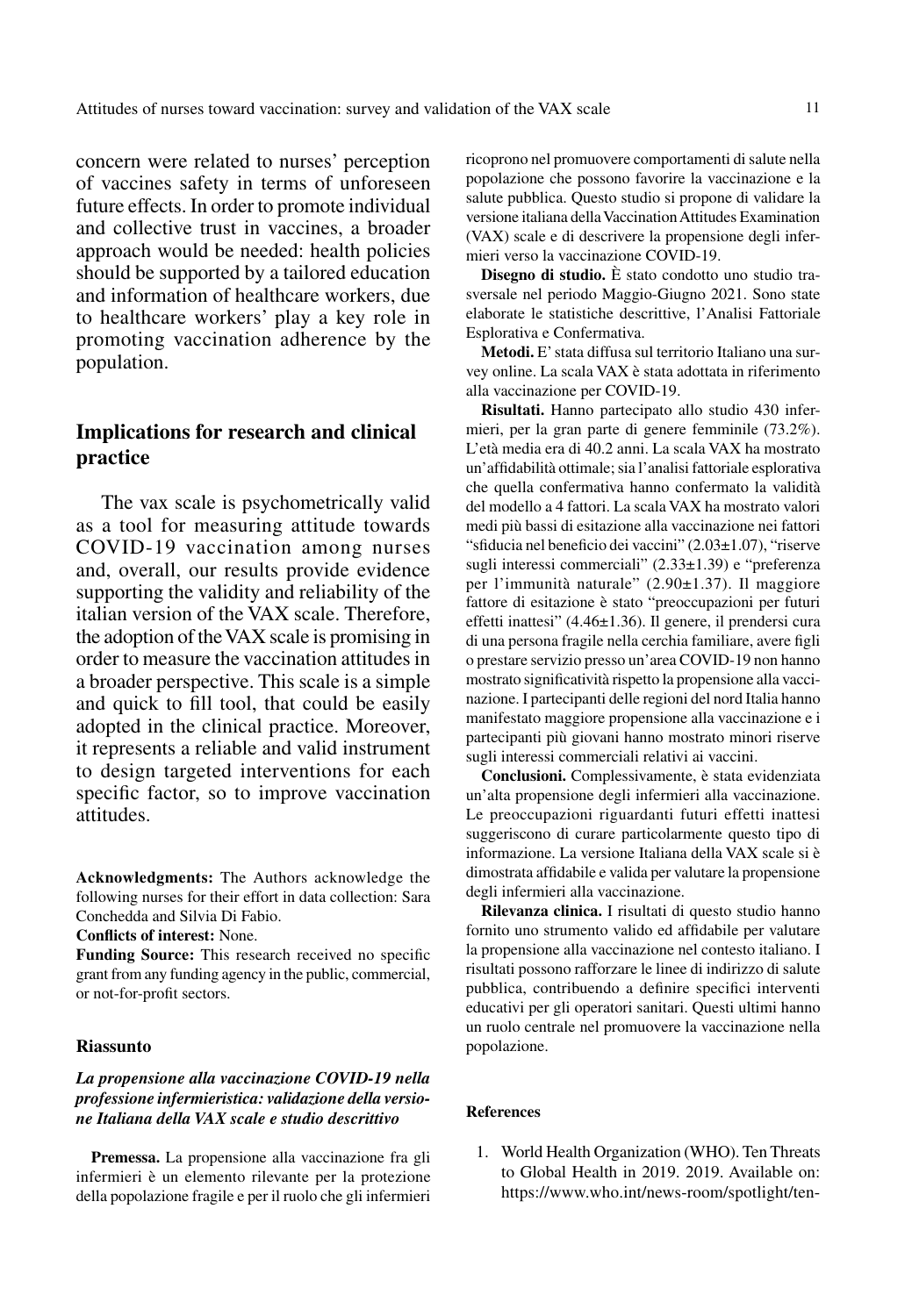threats-to-global-health-in-2019 [Last accessed: 2021 Dec 4].

- 2. Department of Health & Social Care (DHSC). UK COVID-19 vaccine uptake plan. Policy Paper. 2021. Available on: https://www.gov.uk/ government/publications/covid-19-vaccinationuptake-plan/uk-covid-19-vaccine-uptake-plan [Last accessed: 2021 Dec 4].
- 3. Mesch GS, Schwirian KP. Social and political determinants of vaccine hesitancy: Lessons learned from the H1N1 pandemic of 2009-2010. Am J Infect Control. 2015; **43**(11): 1161-5. doi: 10.1016/j.ajic.2015.06.031.
- 4. Taylor S, Landry CA, Paluszek MM, Groenewoud R, Rachor GS, Asmundson GJG. A Proactive Approach for Managing COVID-19: The Importance of Understanding the Motivational Roots of Vaccination Hesitancy for SARS-CoV2. Front Psychol. 2020; **11**: 575950. doi: 10.3389/fpsyg.2020.575950.
- 5. Harrison EA, Wu JW. Vaccine confidence in the time of COVID-19. Eur J Epidemiol. 2020; **35**(4): 325-30. doi: 10.1007/s10654-020- 00634-3.
- 6. Galanakis E, Jansen A, Lopalco PL, Giesecke J. Ethics of mandatory vaccination for healthcare workers. Euro Surveill. 2013; 18(45): 20627. doi: 10.2807/1560-7917.es2013.18.45.20627.
- 7. Gualano MR, Corradi A, Voglino G, et al. Healthcare Workers' (HCWs) attitudes towards mandatory influenza vaccination: A systematic review and meta-analysis. Vaccine 2021; **39**(6): 901-14. doi: 10.1016/j.vaccine.2020.12.061.
- 8. Suplico-Jeong L, Bautista Jr RA, Guillen Jr NB, Murad NS. Adherence to quarantine protocols to prevent the spread of COVID-19: the mediating effect of intrinsic and extrinsic motivations. Asian Educ Dev Stud. 2021; ahead-of-print (ahead-of-print): 14.
- 9. Czajka H, Czajka S, Biłas P, Pałka P, J drusik S, Czapkiewicz A. Who or What Influences the Individuals' Decision-Making Process Regarding Vaccinations? Int J Environ Res Public Health. 2020; **17**(12): 4461. doi: 10.3390/ ijerph17124461.
- 10. Reiter PL, Pennell ML, Katz ML. Acceptability of a COVID-19 vaccine among adults in the United States: How many people would get vaccinated? Vaccine. 2020; **38**(42): 6500-7. doi: 10.1016/j.vaccine.2020.08.043.
- 11. International Council of Nurses (ICN). Success of mass COVID-19 vaccination programmes

will depend on frontline nurses and nurse leaders at the highest level of government. 2020. Available on: https://www.icn.ch/news/successmass-covid-19-vaccination-programmes-willdepend-frontline-nurses-and-nurse-leaders [Last accessed: 2021, Dec 8].

- 12. Burden S, Henshall C, Oshikanlu R. Harnessing the nursing contribution to COVID-19 mass vaccination programmes: Addressing hesitancy and promoting confidence. J Adv Nurs. 2021; 77(8): e16-e20. doi: 10.1111/jan.14854.
- 13. Lorenc T, Marshall D, Wright K, Sutcliffe K, Sowden A. Seasonal influenza vaccination of healthcare workers: systematic review of qualitative evidence. BMC Health Serv Res. 2017; **17**(1): 732. doi: 10.1186/s12913-017-2703-4.
- 14. Squeri R, Di Pietro A, La Fauci V, Genovese C. Healthcare workers' vaccination at European and Italian level: a narrative review. Acta Biomed. 2019; **90**(9-S): 45-53. doi: 10.23750/abm.v90i9- S.8703.
- 15. Kregar Velikonja N, Dobrowolska B, Stanisavljevi S, Erjavec K, Globevnik Velikonja V, Verdenik I. Attitudes of Nursing Students towards Vaccination and Other Preventive Measures for Limitation of COVID-19 Pandemic: Cross-Sectional Study in Three European Countries. Healthcare (Basel). 2021; **9**(7): 781. doi: 10.3390/healthcare9070781.
- 16. Szmyd B, Karuga FF, Bartoszek A, et al. Attitude and Behaviors towards SARS-CoV-2 Vaccination among Healthcare Workers: A Cross-Sectional Study from Poland. Vaccines (Basel). 2021; **9**(3): 218. doi: 10.3390/vaccines9030218.
- 17. Hofmann F, Ferracin C, Marsh G, Dumas R. Influenza vaccination of healthcare workers: a literature review of attitudes and beliefs. Infection. 2006; **34**(3): 142-7. doi: 10.1007/s15010- 006-5109-5.
- 18. Martin LR, Petrie KJ. Understanding the Dimensions of Anti-Vaccination Attitudes: the Vaccination Attitudes Examination (VAX) Scale. Ann Behav Med. 2017; **51**(5): 652-60. doi: 10.1007/ s12160-017-9888-y.
- 19. Dillman DA, Smyth JD, Christian LM. Internet, mail and mixed-mode surveys: The tailored design method. 3rd ed. Hoboken: Wiley, 2009.
- 20. Huza G. The Psychometric Properties of a Romanian Version of the Vaccination Attitudes Examination (VAX) Scale. Int J HIV AIDS Prev Educ Behav Sci. 2020; **6**(1): 25-31. doi: 10.11648/j.ijhpebs.20200601.14.